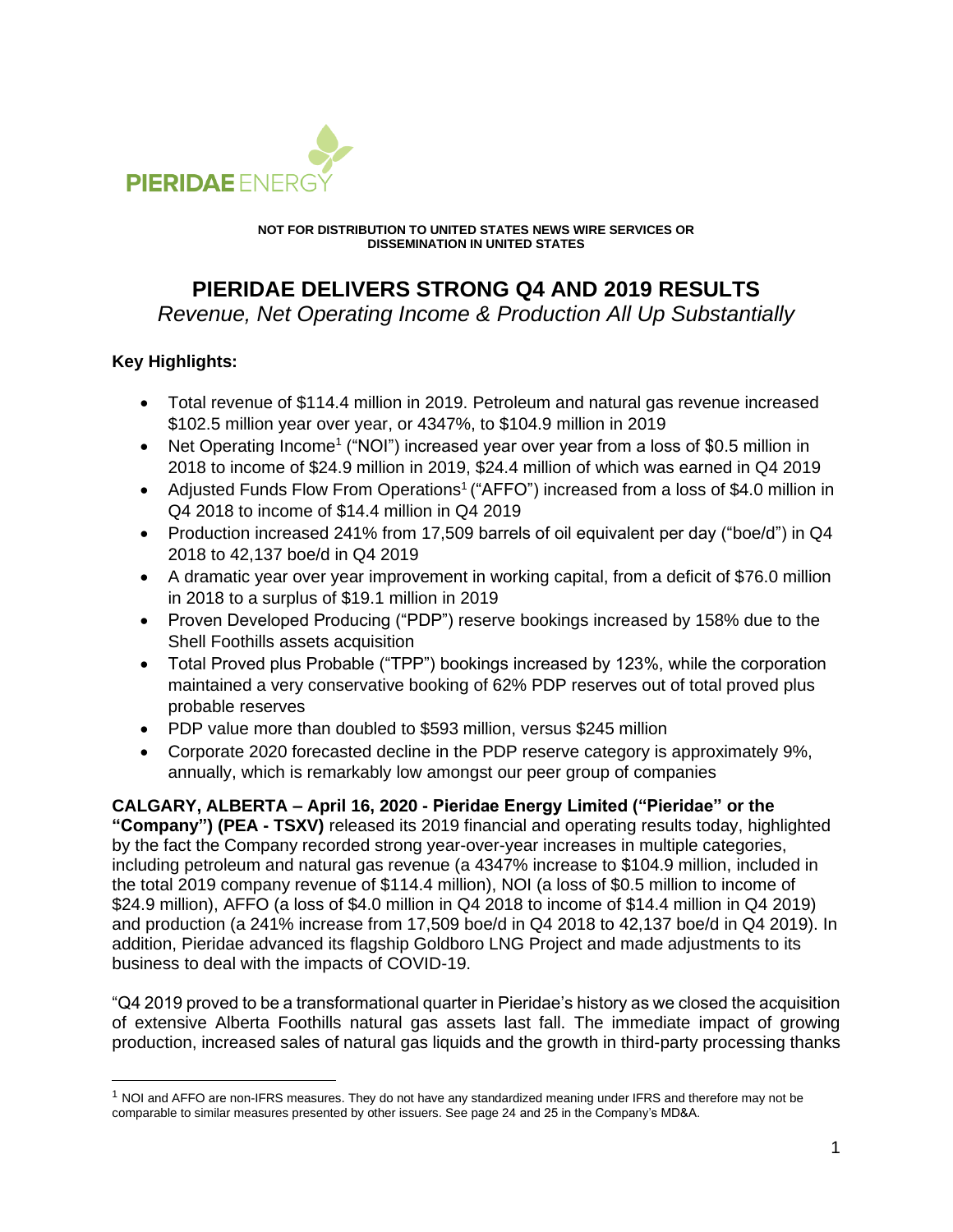to our midstream assets are fully evident in our financial results," said Pieridae's Chief Executive Officer Alfred Sorensen. "We have delivered on our commitments to shareholders by maximizing the value of our assets and continuing to focus on reducing operating costs, preserving cash, protecting our balance sheet and being ready to move forward as the industry improves.

"Work continues on multiple fronts with our Goldboro LNG Facility, primarily with KBR to finalize a fixed price contract to design and build the facility. Market conditions and the global fallout from COVID-19 have impacted our ability to make a final investment decision this fall but we are confident it will happen once conditions improve and we can better analyze the landscape," concluded Sorensen.

Financial and operational information is set out below and should be read in conjunction with Pieridae's December 31, 2019 Annual Report which includes the Corporation's audited annual financial statements and the related management's discussion and analysis ("MD&A"). In addition, the Corporation today announces the filing of its Annual Information Form ("AIF") for the year ended December 31, 2019 that contains the Corporation's reserves and other oil and natural gas information, as required under National Instrument 51-101 Standards of Disclosure of Oil and Gas Activities. The AIF, Annual Report, audited financial statements and MD&A are available for review at www.sedar.com and on the Corporation's website.

# **Financial Performance:**

We saw pronounced growth in NOI year over year, from a loss of \$0.5 million in 2018 to income of \$24.9 million 2019, \$24.4 million of which was earned in Q4 2019. This was due to the increased production in Q4, including growth in natural gas liquids ("NGLs") and condensate, afforded by the deep-cut capability of the processing facilities acquired from Shell, which allowed Pieridae to realize new revenue streams which include ethane, propane, butane, sulphur and condensate, and also significant midstream revenue.

Total revenue for 2019 was \$114.4 million. Breaking that down, petroleum and natural gas revenue increased \$102.5 million, or 4347% to \$104.9 million during the year ended December 31, 2019 as compared to the year ended December 31, 2018. This increase was largely attributable to the year over year increase in sales volumes, as the average price per boe only increased by 2.4%, as a result of a more favourable product mix and successful hedge program. This large year-over-year increase in sales volumes is directly attributable to the two transformational transactions Pieridae completed in 2018 and 2019.

For 2019, natural gas and NGLs revenues include the results of Pieridae's commodity hedging programs, which are primarily physical hedges. Pieridae seeks to manage price risk across all the commodities it produces including, natural gas, oil, condensate, propane, butane, ethane, sulphur and currency. The hedging program focuses on two primary goals: first reducing overall commodity revenue volatility and secondly achieving or protecting revenue targets for overall corporate. Favorable pricing for these hedges helped to put a more sustainable floor under prices. The Company realized a natural gas price of \$1.75/mcf in 2019 vs \$1.57/mcf in 2018. The improvement versus 2018 was attributable to a successful hedge program and strengthening of natural gas prices in late Q3 2019.

Other revenue, consisting of gas handling and transportation fees, and third-party processing revenue increased \$9.1 million, or 2,222% to \$9.5 million during the year ended December 31, 2019 as compared to the year ended December 31, 2018. This increase primarily reflects 10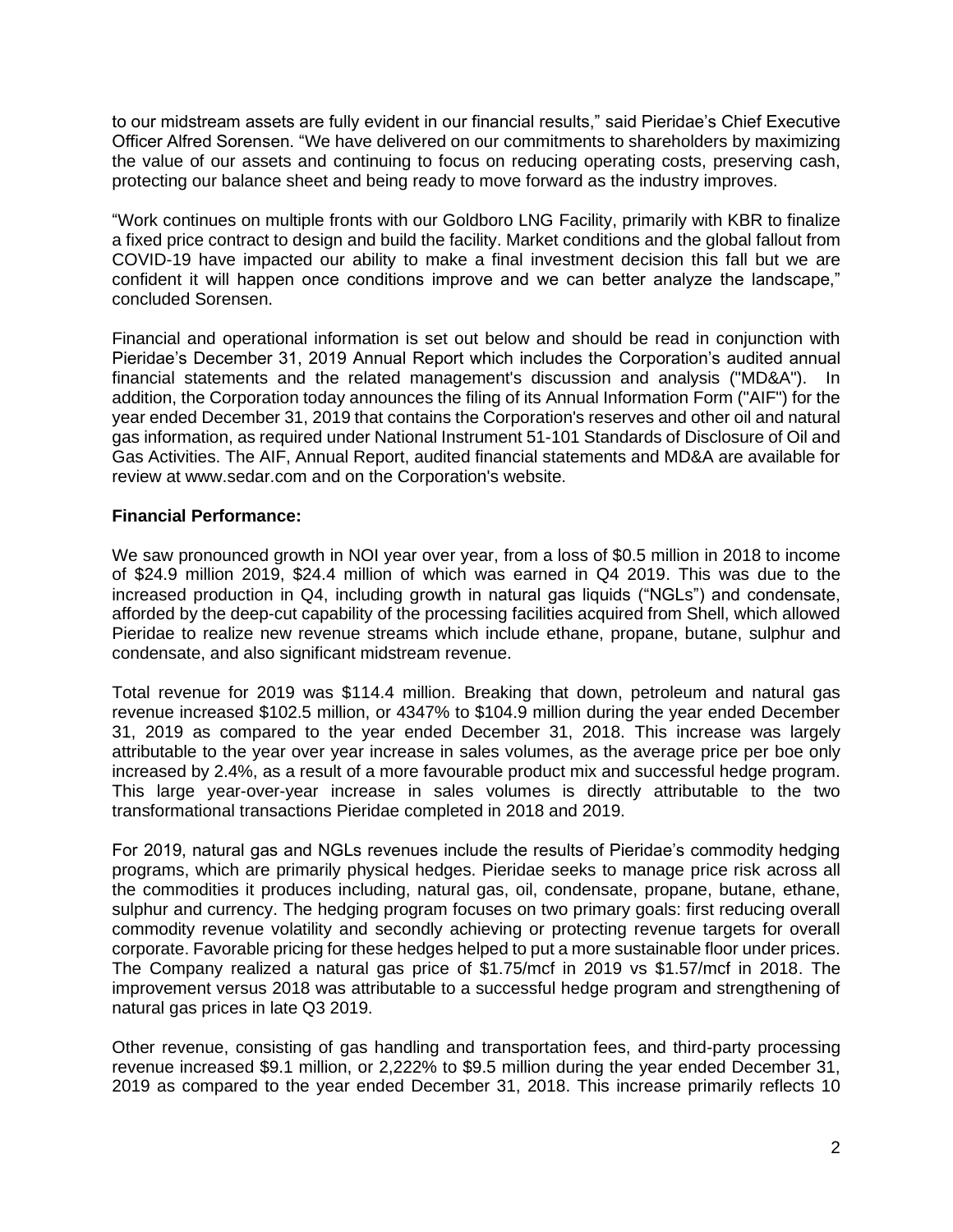weeks of results from our deep-cut processing facilities and associated infrastructure in late 2019, and Pieridae's midstream revenue diversification.

Pieridae has dramatically improved its working capital ("WC") from a deficit of \$76.0 million in 2018 to a surplus of \$19.1 million 2019. This dramatic improvement in WC is primarily due to repayment of the \$50 million term debt which was classified as a current liability at December 31, 2018, and the acquisition of \$23.5 million of inventory as part of the Shell Foothills assets acquisition, as well as the accretive cash flows generated by the assets acquired from Shell.

In 2019, as a result of the acquisition mentioned above, the Company re-evaluated its licenses in Québec, which are recorded as exploration and evaluation ("E&E") assets. Pieridae concluded these properties no longer met its internal investment thresholds for future development. Consequently, the remaining carrying value of these properties was written off resulting in a \$19.7 million impairment charge. This write off, combined with a previous \$7.9 million charge, brought the total impairment for 2019 to \$27.6 million. All remaining E&E assets are associated with exploration work ongoing in western Canada.

#### For the year ended December 31, (\$000s, except per share amounts) 2019 2018 2017 Revenue \$ 114,406 \$ 2,822 \$ 90 Net operating income (loss) <sup>(a)</sup> 8 24,957 \cdots 30) \cdots 30) \cdots 30 (1,459) Net loss attributable to equity holders \$ 71,573 \$ 34,870 \$ 8,825 Net loss per common share - basic and diluted \$ 0.73 \$ 0.68 \$ 0.24 Cash used in operating activities \$ (51,772) \$ (8,407) \$ (10,239) Adjusted flow of funds from operations (a) \$ 608 \$ (8,530) \$ (6,127) Capital expenditures \$ 169,167 \$ 981 \$ 192 Project investment <sup>(a)</sup> 5 178,317 \$ 9,782 \$ 6,640 Net working capital (deficit)<sup>(a)</sup> 19,105  $\frac{1}{3}$  19,105  $\frac{1}{3}$  19,005  $\frac{1}{3}$  10,989 Total assets | \$ | 602,474 | \$ | 370,673 | \$ | 74,045 Total non-current financial liabilities \$ 412,733 \$ 158,689 \$ 3,220 Shareholders' equity **104,315 \$** 104,315 \$ 91,748 \$ 59,362

#### **Select Consolidated Financial Results**

(a) Non-IFRS measures, see page 24 & 25 in the Company's MD&A.

# **Summary of Quarterly Results**

| (\$000s, except per share)<br>amounts)                                         | Q4 2019         | Q3 2019   | Q2 2019   | Q1 2019   | Q4 2018  | Q3 2018                  | Q2 2018 | Q1 2018  |
|--------------------------------------------------------------------------------|-----------------|-----------|-----------|-----------|----------|--------------------------|---------|----------|
| Revenues, net of<br>royalties                                                  | \$<br>60,451    | 13,130    | 13,387    | 22,982    | 2,432    | 215                      | 66      | 16       |
| Operating expenses                                                             | \$<br>32,949    | 14,365    | 13,528    | 16,194    | 5,093    | 2,018                    | 1,575   | 1,013    |
| Administrative expenses                                                        | \$<br>8,478     | 3,676     | 3,738     | 4,032     | 3,971    | 1,707                    | 1,759   | 1,682    |
| Net loss attributable to<br>equity holders                                     | \$<br>(25, 873) | (13, 178) | (19, 530) | (12,996)  | (8, 848) | (20, 368)                | (2,711) | (2,942)  |
| Net loss per share<br>attributable to equity<br>holders (basic and<br>diluted) | \$<br>(0.18)    | (0.15)    | (0.23)    | (0.17)    | (0.17)   | (0.40)                   | (0.05)  | (0.06)   |
| Working capital (deficit)                                                      | \$<br>19,105    | (76, 010) | (77, 892) | (66, 192) | (84,061) | (52)                     | 4,981   | 8,098    |
| Net operating income<br>$(logs)$ <sup>(a)</sup>                                | \$<br>24,425    | (2,732)   | (1,958)   | 5,159     | (400)    | $\overline{\phantom{a}}$ |         |          |
| Cash used in operating<br>activities                                           | \$<br>(17, 681) | (238)     | (16, 702) | (17,084)  | (4, 485) | (3, 171)                 | (1,753) | (2, 148) |
| Adjusted funds flow from<br>operations <sup>(a)</sup>                          | \$<br>14,448    | (7,665)   | (14, 358) | 342       | (4,009)  | -                        |         |          |

(a) Non-IFRS measures, see page 24 & 25 in the Company's MD&A. The Company only had active operations commencing in Q4 2018.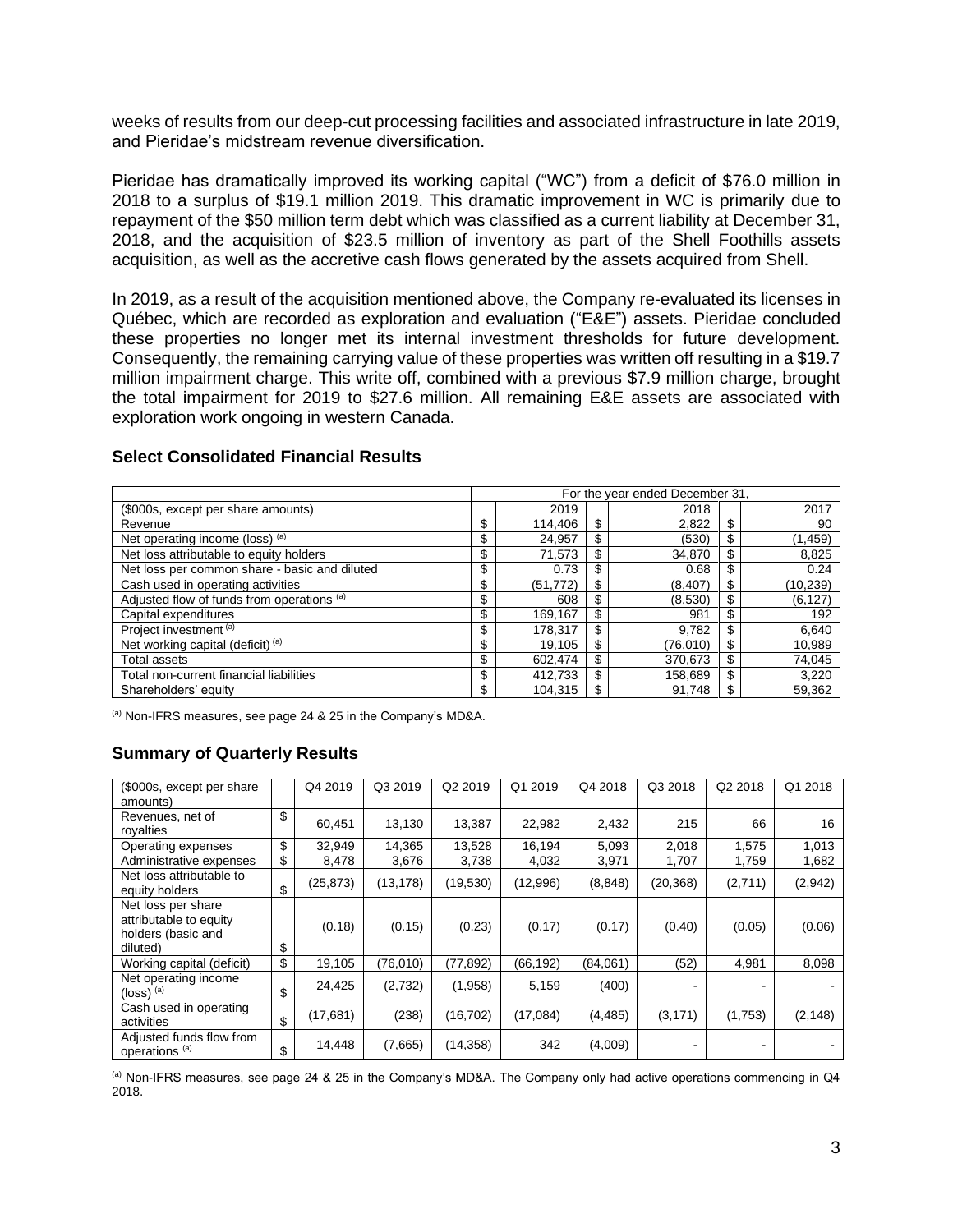# **Operations Performance:**

Production for the three months ended December 31, 2019 increased 241% up to an average of 42,137 boe/d compared to 17,509 boe/d for the same quarter of 2018. Natural gas was the largest component at 34,044 boe/d, representing approximately 81% of total production. NGL's were 5,190 bbl/day (12%) and condensate was 2,923 bbl/day (7%). For the year ended December 31, 2019, average production increased 28% to 22,397 boe/d in 2019 from 17,509 boe/d for the same period of 2018.

Realized natural gas prices were \$1.91/mcf in Q4 2019 versus \$1.57/mcf in Q4 2018. Overall petroleum and natural gas revenues per boe increased from \$12.52/boe in Q4 2018 to \$14.60/boe in Q4 2019. The growth in overall production together with cost savings initiatives caused operating costs/boe to decrease from \$13.64/boe in Q4 2018 to \$8.50/boe in Q4 2019. Transportation expenses also benefitted from the growth in production and decreased from \$1.07/boe in Q4 2018 to \$0.79/boe in Q4 2019. Overall netback per boe increased from a loss of \$2.08/boe in Q4 2018 to a profit of \$6.20/boe in Q4 2019.

The Company has a hedging program in place to insulate itself from deteriorating prices, resulting in approximately 60% of our boes being hedged as at December 31, 2019. This program has proven successful at providing a degree of pricing certainty and revenue stability during these volatile times.

The acquired Foothills assets produce approximately 29,000 boe/d consisting of approximately 125 mcf/day of natural gas, 5,400 bbl/day of NGLs and 3,100 bbl/day of condensate and light oil. The acquired three deep cut sour gas processing plants (Jumping Pound, Caroline and Waterton) have a combined capacity of approximately 750 mmcf/day and operate with approximately 420 mmcf/day of spare capacity as at December 31, 2019. On a combined basis, Pieridae averaged 42,137 boe/day in the quarter ended December 31, 2019.

Our Board and senior leadership have incorporated environmental, social and governance ("ESG") performance as a key goal for 2020. Pieridae will build on an established, strong ESG framework that allows us to continue to develop, monitor and manage our assets, and measure performance. From a health, safety and environment ("HS&E") perspective, Pieridae had a very successful year in 2019 with high ratings on all of its HS&E programs, and no major incidents. That's a major success for the Company.

# **Goldboro LNG:**

The Goldboro LNG facility has progressed to the open book estimate stage ("OBE") and Kellogg, Brown and Root Limited ("KBR") has been engaged to review the previously completed front end engineering and design ("FEED") study and provide a fixed price contract to construct the gas liquefaction facility. Pieridae has sole responsibility to contract companies to prepare the site, build the wharf and jetty and construct the work camp. These projects will be financed concurrently with a positive final investment decision ("FID"), with project construction to follow.

Under the FEED study, Air Products and Chemicals, Inc. will develop, design and deliver a twotrain (each train producing 4.8 million metric tons per annum of LNG) facility. It is expected to take 56 months to build a two-train project. Much of the construction should involve assembling modules built in offshore yards while employing approximately 4,500 local workers during peak construction. These employees will be housed at a temporary camp, which will be built on or nearby the existing decommissioned Sable Island sour gas plant site. Site preparation, site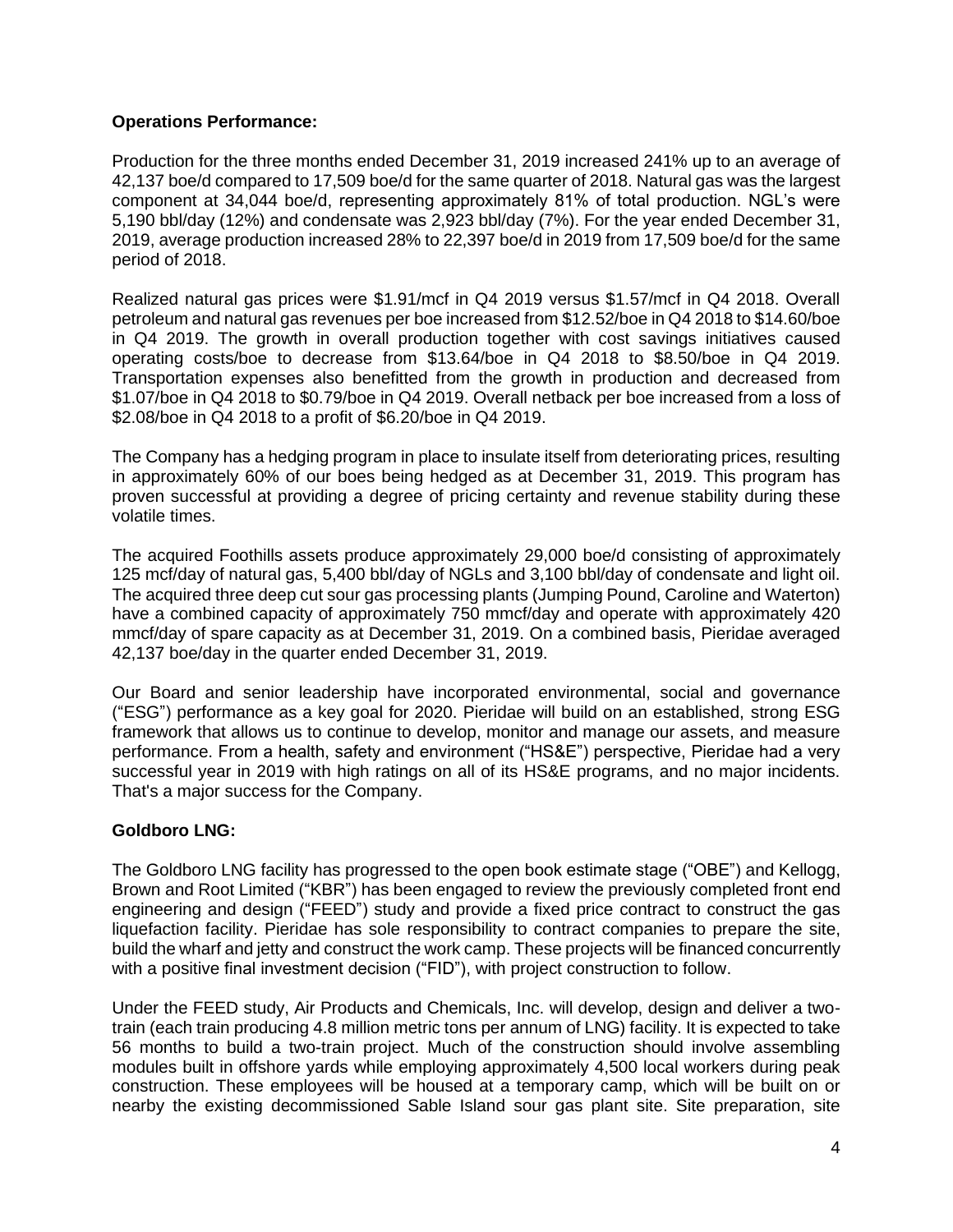drainage, highway reconstruction and marine facilities are some of the major projects that must be assembled in tandem with, or prior to, the LNG liquefaction facility construction.

Following the FEED verification, KBR will proceed to the OBE stage where they will begin contacting numerous contractors in order to set a fixed price to build Goldboro LNG and ensure it is operational. The fixed price and terms and conditions of the EPC contract will be negotiated following the agreement of detailed scope and timeline.

As a result of a depressed market and COVID-19 impacts, FID for the Project will be delayed beyond September 30, 2020. A further announcement will be made once COVID-19 conditions improve and markets stabilize.

# **COVID-19 Response/Adjustments:**

As the world grapples with this pandemic, Pieridae reacted quickly and decisively in dealing with its potential impacts on our business. First and foremost, the safety and the physical and mental health of our employees are our top priorities, along with ensuring our assets continue to operate safely and efficiently, which they have. As well, our hedging program materially sheltered us from a significant revenue drop.

An internal management committee has been meeting daily to ensure Pieridae is following all of the protocols set out by the Public Health Agency of Canada and Alberta Health. Business travel and group gatherings have been cancelled, all non-essential employees are working from home, a focus on social distancing and proper hand-washing is stressed daily, and anyone exhibiting COVID-19 symptoms will self-isolate for 14 days.

Pieridae is undertaking a review of its cost structure in response to the current environment.

# **2019 Developments:**

# **Mi'kmaq Benefits Agreement Signed**

On February 4, 2019 Pieridae signed a benefits agreement with the Assembly of Nova Scotia Mi'kmaq Chiefs. The agreement means the Mi'kmaq will benefit economically as the Goldboro LNG facility is developed, built and begins operations.

# **KBR Engagement**

On April 1, 2019, the Company announced that it had engaged KBR to perform a review of an amended version of the previously prepared FEED study for its proposed Goldboro LNG Facility. KBR will also conduct an open book estimate necessary for entering into a lumpsum engineering, procurement and construction contract. The proposed activities are expected to occur over the next number of months.

# **Shell Foothills Assets Acquisition**

On June 26, 2019, Pieridae took a major step forward in acquiring the natural gas needed to supply the first train (or facility) at the proposed Goldboro LNG export facility with the signing of a \$190 million purchase and sale agreement with Shell Canada Energy to acquire all of Shell's midstream and upstream assets in the southern Alberta Foothills. The agreement included approximately 29,000 boe/d; three deep cut sour gas processing plants: Jumping Pound, Caroline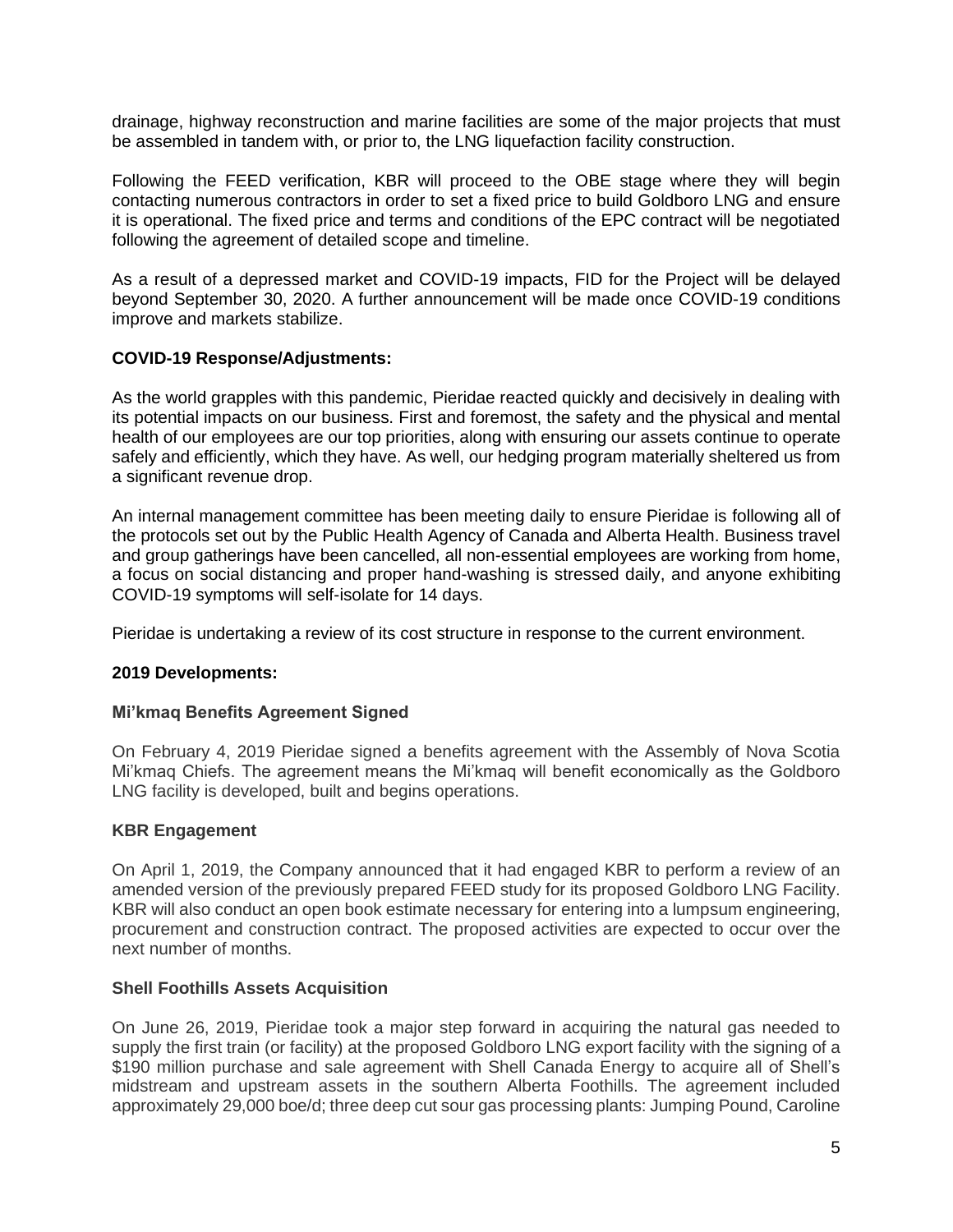and Waterton; a 14% working interest in the Shantz sulphur forming plant; and approximately 1,700 kilometers of pipelines.

On October 16, 2019, Pieridae announced it had completed this transformational milestone for the Company by closing the transaction.

Pieridae now has a footprint stretching from northeast B.C. along the Alberta Foothills down to the U.S border, nearly one million net acres of land and 3,500 kilometers of pipelines. Production for Q4 2019 was 42,137 boe/d:

- 204 mmcf/d of natural gas (34,044 boe/d)
- 5,190 bbl/d of natural gas liquids
- 2.923 bbl/d of condensate

The Company also gained an extensive drilling inventory including multiple dry gas and liquidsrich gas reservoirs in the Foothills, and is now in an ideal position to leverage the US\$1.5 billion of anticipated German Government-backed loan guarantees for conventional gas supply development. The process of the transfer of licenses from Shell to Pieridae continues. We expect an update from the Alberta Energy Regulator near the end of April, 2020.

# **Uniper Deadlines Extensions**

On July 9, 2019, negotiated extensions of the key deadlines were completed under Pieridae's 20 year agreement with Germany's largest utility Uniper. These included expected commercial deliveries of gas to Uniper to start between November 30th, 2024 and May 31st, 2025; and the extension to September 30, 2020 of the deadline to make a positive FID for the Company's proposed Goldboro LNG facility. Pieridae is currently in negotiations with Uniper to extend the FID deadline to June 2021 and believes it will obtain this extension. The 20-year agreement with Uniper is for all of Train 1 at Goldboro or 5 million tonnes per annum.

In 2020, crude oil prices decreased substantially due to a drop in global oil demand triggered by the impact of the COVID-19 virus on the world's economy. In March 2020, oil prices dropped even further following a price war between Saudi Arabia and Russia after negotiations broke down over production cuts. As stated earlier, as a result of a depressed market and COVID-19 impacts, FID will be delayed beyond September 30, 2020. A further announcement will be made once COVID-19 impacts and markets stabilize.

# **Pieridae Names New Chief Financial Officer ("CFO")**

On November 11, 2019, Pieridae bolstered its leadership capacity with the appointment of Rob Dargewitcz as CFO. Rob and his team, together with assistance from operational leaders, did a stellar job in helping to secure the financing needed to close the transformational Shell Foothills assets acquisition. After helping to raise \$10 billion to construct the North West Redwater refinery in Alberta, his skill set is well positioned to bring in the larger financing needed to build Goldboro LNG.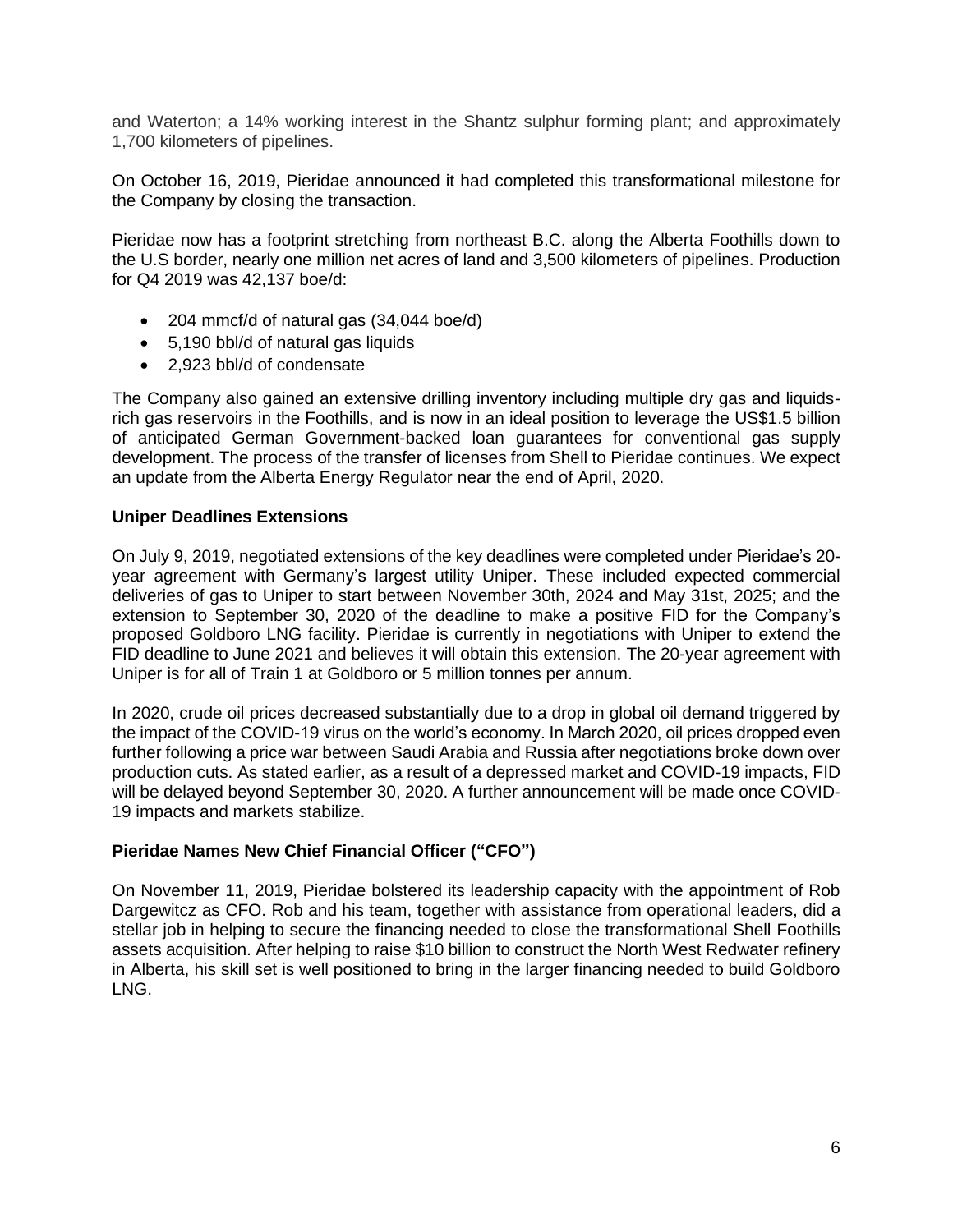#### **Reserves:**

# **Highlights**

Pieridae' reserves have increased significantly over 2018 due the acquisition of significant volumes of long-life reserves in the southern Alberta Foothills. Overall, the PDP base decline of the corporation is now at  $\sim$  9% (based on 2020, PDP forecasts), which is one of the lowest in industry. This decline will provide a very reliable base production from which the corporation will grow significantly in the next few years to supply the Goldboro LNG Facility in eastern Canada.

PDP gas reserves have increased 399.0 Bcf (95.1 MMBoe) over last year, including yearly production depletion and early economic termination of some wells, due to lower forecast commodity prices, as compared to 2018.

Total PDP reserves are 62% of the total reserves, and proven developed reserves are 69% of total, which, amongst our peer companies, would be considered conservative. Our Proved Undeveloped ("PUD") category represent only 6% of the total reserves' category (10.3 MBoe out of 183.6 MBoe), which could also be considered to be very conservative amongst our peers.

Pieridae's 2P, total proved ("TP"), and PDP reserves all increased relative to 2018. The reserve acquisition late in 2018 was very complimentary to our reserve base, since we were able to consolidate working interests and eliminate superfluous costs in the field, that result from scattered working interests and lack of ownership in certain midstream facilities. We saw PDP value more than double year-over-year to \$593 million, versus \$245 million, despite a 10%-20% decrease of forecast commodity prices.

# **2019 Independent Reserves Evaluation**

Deloitte conducted an independent Reserves Evaluation effective December 31, 2019, which was prepared in accordance with definitions, standards and procedures contained in the Canadian Oil and Gas Evaluation Handbook and NI 51-101. The Reserves Evaluation was based on "IC4" average price from four Independent Consultant Evaluators, including Deloitte, McDaniel, Sproule, and GLJ and foreign exchange rates at January 1, 2020 as outlined in this release.

Stated reserves are company gross basis (working interest before deduction of royalties without the inclusion of any royalty interest) unless otherwise noted. In addition to the information disclosed in this news release, more detailed information will be included in the corporation's AIF for the year ended December 31, 2019.

|                   | <b>Light Oil</b>                                                             | <b>Natural Gas</b>                    | <b>Natural Gas Liquids</b>                | Operating                                |                                                                  |                                           |                                        |  |
|-------------------|------------------------------------------------------------------------------|---------------------------------------|-------------------------------------------|------------------------------------------|------------------------------------------------------------------|-------------------------------------------|----------------------------------------|--|
| Year              | Canadian<br><b>Light Sweet</b><br>Crude (b) 40°<br><b>API</b><br>(\$Cdn/Bbl) | Alberta<br><b>AECO</b><br>(\$Cdn/Mcf) | <b>Edmonton</b><br>Propane<br>(\$Cdn/Bbl) | Edmonton<br><b>Butane</b><br>(\$Cdn/Bbl) | <b>Edmonton</b><br><b>Pentanes</b><br><b>Plus</b><br>(\$Cdn/Bbl) | Cost<br>Inflation<br>Rate<br>$(\%$ /Year) | <b>Exchange</b><br>Rate<br>\$US/\$Cdn) |  |
| <b>Historical</b> |                                                                              |                                       |                                           |                                          |                                                                  |                                           |                                        |  |
| 2013              | 93.36                                                                        | 3.17                                  | 38.54                                     | 77.44                                    | 103.52                                                           | 0.90%                                     | 0.97                                   |  |
| 2014              | 94.00                                                                        | 4.50                                  | 42.93                                     | 59.43                                    | 101.47                                                           | 1.90%                                     | 0.91                                   |  |
| 2015              | 57.00                                                                        | 2.69                                  | 5.35                                      | 33.70                                    | 55.15                                                            | 1.10%                                     | 0.78                                   |  |
| 2016              | 52.22                                                                        | 2.16                                  | 8.71                                      | 31.45                                    | 52.43                                                            | 1.40%                                     | 0.75                                   |  |
| 2017              | 62.11                                                                        | 2.16                                  | 27.56                                     | 40.96                                    | 62.85                                                            | 1.60%                                     | 0.77                                   |  |

# **Canadian Domestic Forecast**<sup>a</sup>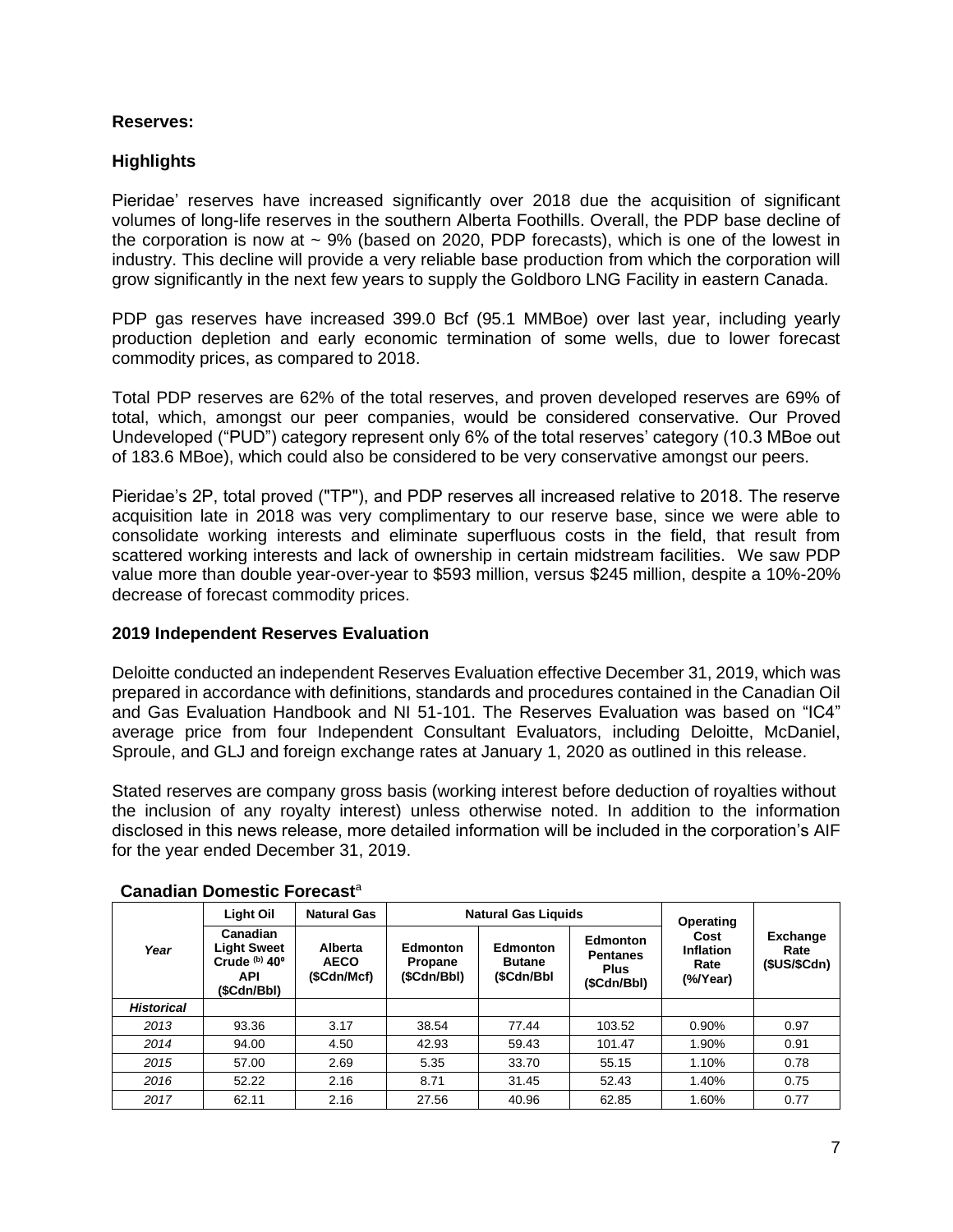| 2018            | 75.39 | 1.61 | 29.54 | 45.93 | 81.62 | 2.30%    | 0.77 |
|-----------------|-------|------|-------|-------|-------|----------|------|
| 2019            | 66.93 | 1.80 | 27.00 | 39.40 | 62.65 | 1.50%    | 0.75 |
| <b>Forecast</b> |       |      |       |       |       |          |      |
| 2020            | 71.58 | 2.05 | 24.04 | 37.56 | 74.21 | $0.00\%$ | 0.76 |
| 2021            | 75.33 | 2.32 | 28.75 | 44.41 | 78.15 | 1.75%    | 0.77 |
| 2022            | 77.51 | 2.60 | 33.14 | 50.19 | 80.48 | 2.00%    | 0.78 |
| 2023            | 79.77 | 2.74 | 34.16 | 51.67 | 82.77 | 2.00%    | 0.79 |
| 2024            | 81.60 | 2.82 | 35.00 | 52.88 | 84.66 | 2.00%    | 0.79 |
| 2025            | 83.46 | 2.91 | 35.85 | 54.09 | 86.56 | 2.00%    | 0.79 |
| 2026            | 85.34 | 2.97 | 36.71 | 55.33 | 88.49 | 2.00%    | 0.79 |
| 2027            | 87.19 | 3.03 | 37.55 | 56.53 | 90.4  | 2.00%    | 0.79 |
| 2028            | 88.97 | 3.10 | 38.37 | 57.69 | 92.22 | 2.00%    | 0.79 |
| 2029            | 90.79 | 3.16 | 39.19 | 58.87 | 94.09 | 2.00%    | 0.79 |

*Escalation rate of 2% thereafter*

(a) Forecast prices were estimated using the average of the escalated price forecasts of four independent reserve evaluators, namely Deloitte, GLJ Petroleum Consultants Ltd., McDaniels & Associates Consultants Ltd. and Sproule Associates Limited. (b) Edmonton Par prior to 2014.

#### **Reserve Life Index ("RLI")**

Pieridae's 2P RLI was 14.7 years in 2019, which is contingent upon the execution of a \$125.6 million capital program. The modest capital costs relate to the high proportion of PDP booking compared to total reserves.

#### **Net Present Value Summary**

Pieridae's crude oil, natural gas and NGLs reserves were evaluated using the IC4 forecast pricing and foreign exchange rates at January 1, 2020, as described above. The NPV value is prior to the provision for interest, debt service charges, and G&A expense. It should not be assumed that the NPV of future net revenue estimated by Deloitte represents the fair market value of Pieridae's reserves.

#### **Summary of Net Present Values of Future Net Revenue as of December 31, 2019 (a)**

|                                   | <u>Delore income Tax, Discounted at I will early</u> |           |           |         |         |  |  |  |  |
|-----------------------------------|------------------------------------------------------|-----------|-----------|---------|---------|--|--|--|--|
|                                   | 0                                                    | 5         | 10        | 15      | 20      |  |  |  |  |
| Reserves Category <sup>(b)</sup>  | (M\$)                                                | (M\$)     | (M\$)     | (M\$)   | (M\$)   |  |  |  |  |
| <b>Proved</b>                     |                                                      |           |           |         |         |  |  |  |  |
| Developed Producing               | 650.900                                              | 727,433   | 592.649   | 488.584 | 414.212 |  |  |  |  |
| Developed Non-Producing           | $-147.525$                                           | 34,892    | 47,582    | 39,169  | 29,825  |  |  |  |  |
| Undeveloped                       | 139,569                                              | 107,626   | 85,020    | 68,412  | 55,840  |  |  |  |  |
| <b>Total Proved</b>               | 642.944                                              | 869,950   | 725,250   | 596,165 | 499.877 |  |  |  |  |
| <b>Total Probable</b>             | 1,081,994                                            | 557,455   | 337,203   | 225,212 | 160,768 |  |  |  |  |
| <b>Total Proved plus Probable</b> | 1,724,938                                            | 1,427,405 | 1,062,453 | 821,377 | 660,645 |  |  |  |  |

**Before Income Tax, Discounted at (%/year)**

(a) Forecast prices and costs – see "Pricing Assumptions – Forecast Prices and Costs – December 31, 2019" in the Company's AIF.

(b) Values reflect abandonment and reclamation costs for all existing wells assigned reserves and for all future locations assigned reserves in the Deloitte Reserves Report in the aggregate amount of \$536 million (undiscounted) for total proved reserves and \$538 million (undiscounted) for total proved plus probable reserves.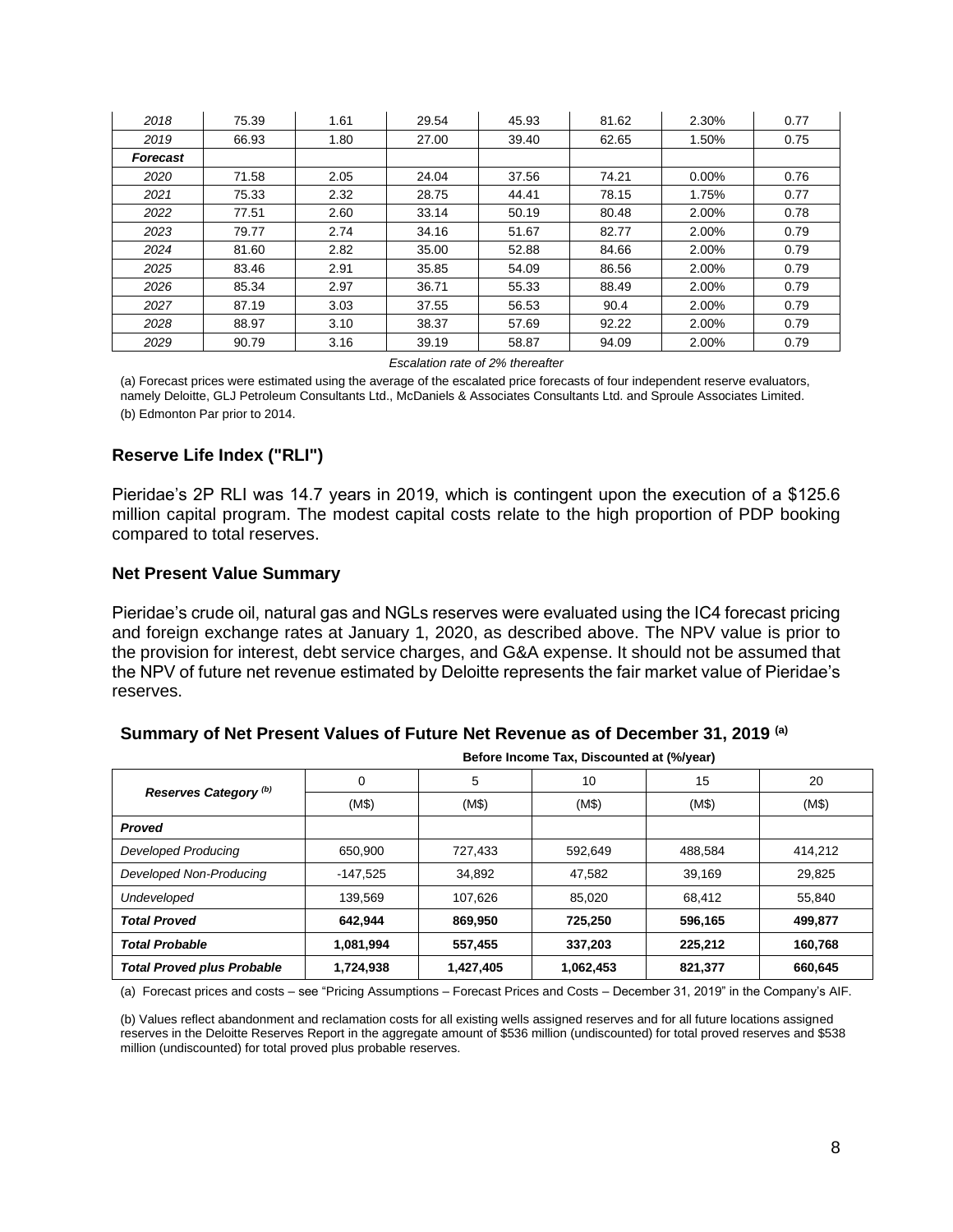#### **Reserve Volume**

The corporation grew substantially year over year. It added 158% to its PDP reserve volume, including depletion, due entirely to its acquisition of the southern Foothills assets. TPP reserves grew by 123%, while the corporation maintained its very conservative booking of TPP versus PDP, as indicated above.

|                                                   | <b>Light/Medium Crude</b><br>Oil | <b>Conventional Natural</b><br>Gas <sup>(1)</sup> |                 |                      | <b>Natural Gas</b><br>Liguids |               | <b>Sulphur</b> |                     | <b>Total BOE</b> |                      |
|---------------------------------------------------|----------------------------------|---------------------------------------------------|-----------------|----------------------|-------------------------------|---------------|----------------|---------------------|------------------|----------------------|
| <b>Reserves Category</b>                          | Gross<br>(Mbbl)                  | Net<br>(Mbbl)                                     | Gross<br>(Mmcf) | <b>Net</b><br>(Mmcf) | Gross<br>(Mbbl)               | Net<br>(Mbbl) | Gross<br>(MIt) | <b>Net</b><br>(Mlt) | Gross<br>(Mboe)  | <b>Net</b><br>(Mboe) |
| <b>Proved</b>                                     |                                  |                                                   |                 |                      |                               |               |                |                     |                  |                      |
| <b>Developed Producing</b>                        | -                                | ۰                                                 | 753.221         | 667.300              | 29.585                        | 21.832        | 6.353          | 2.598               | 155.122          | 133.049              |
| Developed Non-Producing                           |                                  | ۰                                                 | 87.769          | 72,822               | 3.544                         | 2.861         | 155            | 91                  | 18.172           | 14,998               |
| Undeveloped                                       | -                                | $\blacksquare$                                    | 44.884          | 41.430               | 2.792                         | 2,235         | 500            | 412                 | 10.273           | 9,140                |
| <b>Total Proved</b>                               | -                                | $\blacksquare$                                    | 885,875         | 781,552              | 35.921                        | 26.928        | 7.008          | 3,101               | 183,567          | 157,186              |
| <b>Total Probable</b>                             |                                  | $\blacksquare$                                    | 331,392         | 295.976              | 13.154                        | 10.007        | 2.557          | 1.923               | 68.386           | 59,337               |
| <b>Total</b><br><b>Proved</b><br>plus<br>Probable | -                                | $\blacksquare$                                    | 1,217,267       | 1,077,529            | 49.075                        | 36,935        | 9.565          | 5,023               | 251,953          | 216,523              |

**Summary of Oil and Gas Reserves as of December 31, 2019 (a)**

(a) Natural gas volumes include associated, and non-associated gas.

#### **2020 Guidance:**

We now anticipate NOI in the range of \$70 million - \$90 million, production of 40,000 - 45,000 boe/d, a \$28 million capital spend, a \$16 million Goldboro LNG development expense spend, commodities hedging of 55-65% on a boe/d basis, and \$11.50-\$13.00/boe operating costs<sup>2</sup>.

# **Board Change:**

Adding intellectual capital and leadership continues to be a priority, so we were pleased last fall to announce the appointment of Mark Horrox as an additional independent director. Mark is a principal at Third Eye Capital, with 20 years of global experience investing in companies undergoing change or growth.

# **About Pieridae:**

Founded in 2011, Pieridae, a majority Canadian owned corporation based in Calgary, is focused on the development of integrated energy-related activities, from the exploration and extraction of natural gas to the development, construction and operation of the Goldboro LNG facility and the production of LNG for sale to Europe and other markets. Pieridae is on the leading edge of the re-integration of the LNG value chain in North America. After completion of all the transactions disclosed in this news release, Pieridae has 157,641,871 common shares issued and outstanding which trade on the TSX Venture Exchange ("PEA").

<sup>2</sup> Does not include transportation costs of ~\$0.90/boe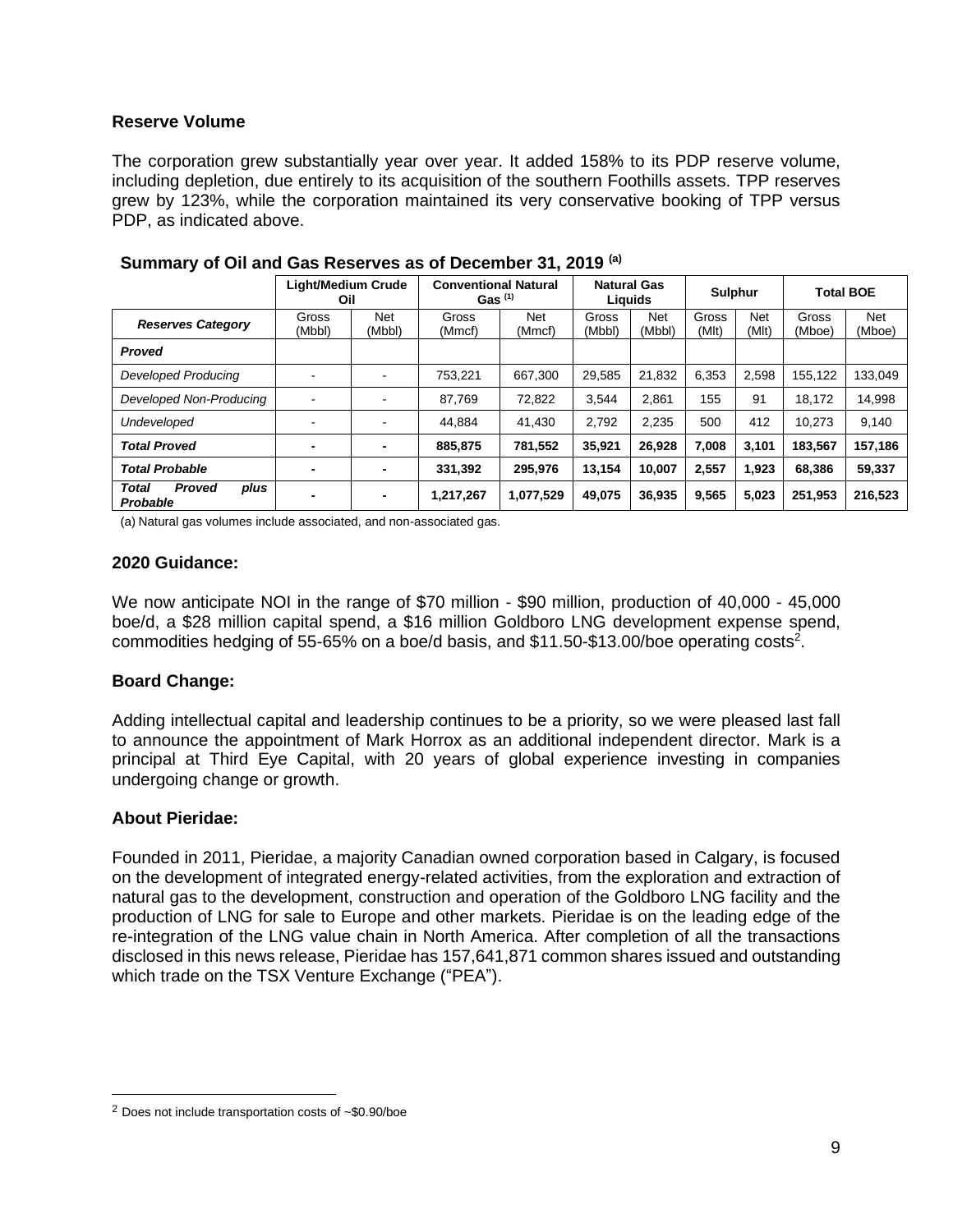#### **For further information please contact:**

**Alfred Sorensen, Chief Executive Officer Rob Dargewitcz, Chief Financial Officer** Telephone: (403) 261-5900 Telephone: (403) 261-5900

**James Millar, Director, External Relations**

Telephone: (403) 261-5900

#### **Forward-Looking Statements**

Certain statements contained herein may constitute "forward-looking statements" or "forwardlooking information" within the meaning of applicable securities laws (collectively "forward-looking statements"). Words such as "may", "will", "should", "could", "anticipate", "believe", "expect", "intend", "plan", "potential", "continue", "shall", "estimate", "expect", "propose", "might", "project", "predict", "forecast" and similar expressions may be used to identify these forward-looking statements.

Forward-looking statements involve significant risk and uncertainties. A number of factors could cause actual results to differ materially from the results discussed in the forward-looking statements including, but not limited to, risks associated with oil and gas exploration, development, exploitation, production, marketing and transportation, loss of markets, volatility of commodity prices, currency fluctuations, imprecision of resources estimates, environmental risks, competition from other producers, incorrect assessment of the value of acquisitions, failure to realize the anticipated benefits or synergies from acquisitions, delays resulting from or inability to obtain required regulatory approvals and ability to access sufficient capital from internal and external sources and the risk factors outlined under "Risk Factors" and elsewhere herein. The recovery and resources estimate of Pieridae's reserves provided herein are estimates only and there is no guarantee that the estimated resources will be recovered. As a consequence, actual results may differ materially from those anticipated in the forward-looking statements.

Forward-looking statements are based on a number of factors and assumptions which have been used to develop such forward-looking statements, but which may prove to be incorrect. Although Pieridae believes that the expectations reflected in such forward-looking statements are reasonable, undue reliance should not be placed on forward-looking statements because Pieridae can give no assurance that such expectations will prove to be correct. In addition to other factors and assumptions which may be identified in this document, assumptions have been made regarding, among other things: the impact of increasing competition; the general stability of the economic and political environment in which Pieridae operates; the timely receipt of any required regulatory approvals; the ability of Pieridae to obtain qualified staff, equipment and services in a timely and cost efficient manner; the ability of the operator of the projects which Pieridae has an interest in, to operate the field in a safe, efficient and effective manner; the ability of Pieridae to obtain financing on acceptable terms; the ability to replace and expand oil and natural gas resources through acquisition, development and exploration; the timing and costs of pipeline, storage and facility construction and expansion and the ability of Pieridae to secure adequate product transportation; future commodity prices; currency, exchange and interest rates; the regulatory framework regarding royalties, taxes and environmental matters in the jurisdictions in which Pieridae operates; timing and amount of capital expenditures, future sources of funding, production levels, weather conditions, success of exploration and development activities, access to gathering, processing and pipeline systems, advancing technologies, and the ability of Pieridae to successfully market its oil and natural gas products.